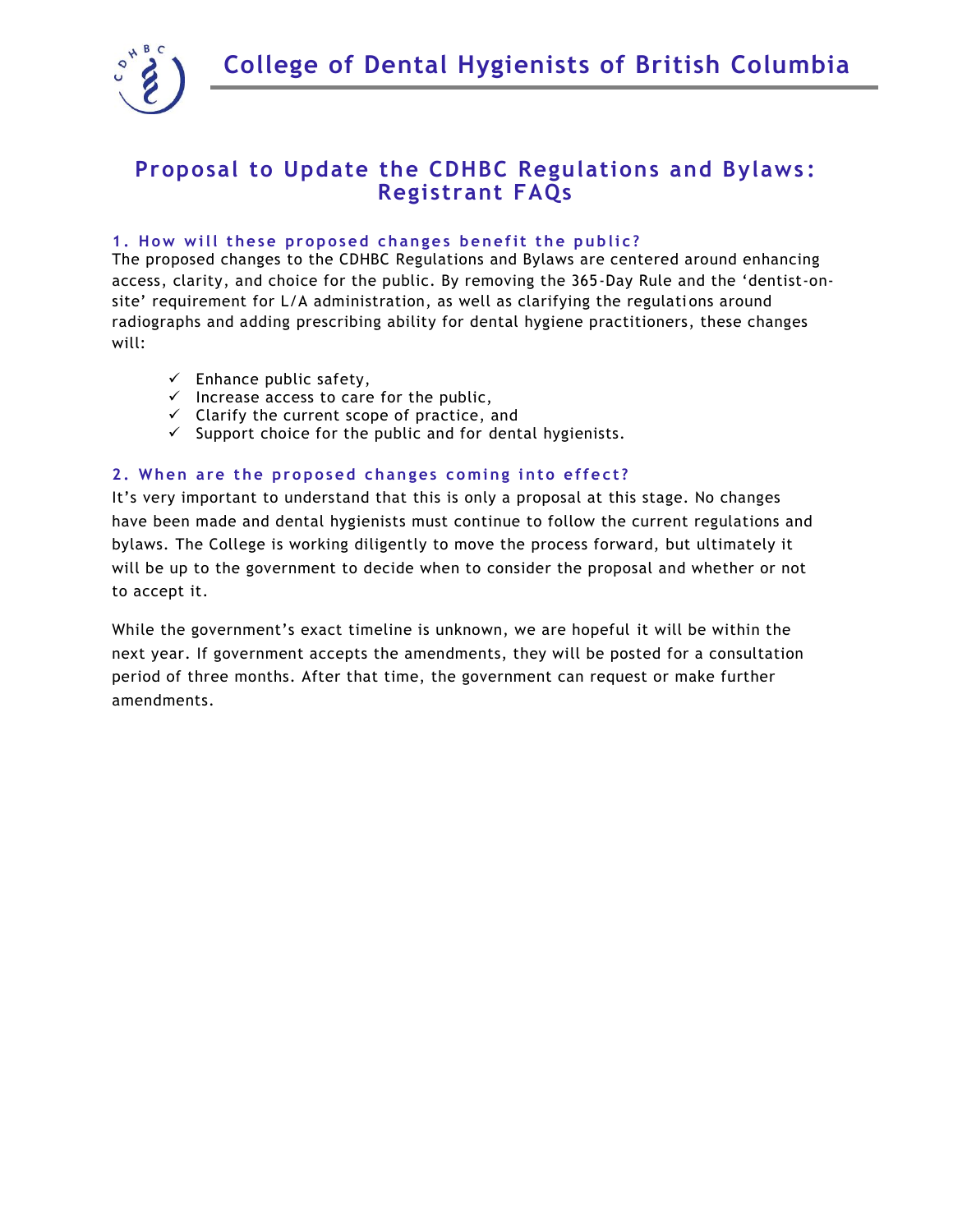

# **3.** I have a Full registration. How will this proposal change the way I **p ra ct i ce ?**

If you are a registrant in the Full or Conditional category, you will be automatically moved into the "Registered Dental Hygienist" category of registration. This change will not affect your ability to practice in your chosen setting.

The regulation changes will have a positive impact on your practice. No longer will you be bound by the 365-Day Rule, so you will be able to provide dental hygiene care regardless of whether the patient has seen a dentist within the last year. It's important to note that regular dental exams are still considered best practice and should take place based on client need. It's also expected that dental hygienists continue to make referrals as appropriate.

If you are certified to provide L/A, you can provide L/A to your clients even if there is no dentist on site. This ensures that dental hygienists are always able to provide appropriate pain management to their clients.

By including the taking and interpreting of radiographs in the regulation, any question of the ability of a dental hygienist to self-initiate radiographs has been removed.

Lastly, these changes will mean that as long as a Registered Dental Hygienist is working in collaboration with a Dental Hygiene Practitioner, they can practice inde pendently and provide care to those who may not be able to access care through a dental office.

# **4.** I own an independent practice. How will this proposal affect my **p ra ct i ce ?**

If you are a registrant in the 365-Exempt category of registration, you will automatically be moved into the "Dental Hygiene Practitioner" category and will be able to continue in your independent practice. Only registrants in this category will be allowed to be the primary owner and operator of an independent practice.

Dental Hygiene Practitioners will have the ability to obtain education around prescribing and upon successful completion, will be able to prescribe drugs routinely used in dental hygiene practice.

With the removal of the 365-Day Rule and the 'dentist-on-site' requirement for L/A administration, it will mean that as a Dental Hygiene Practitioner, you can hire Registered Dental Hygienists who will able to provide care within your practice without any barriers.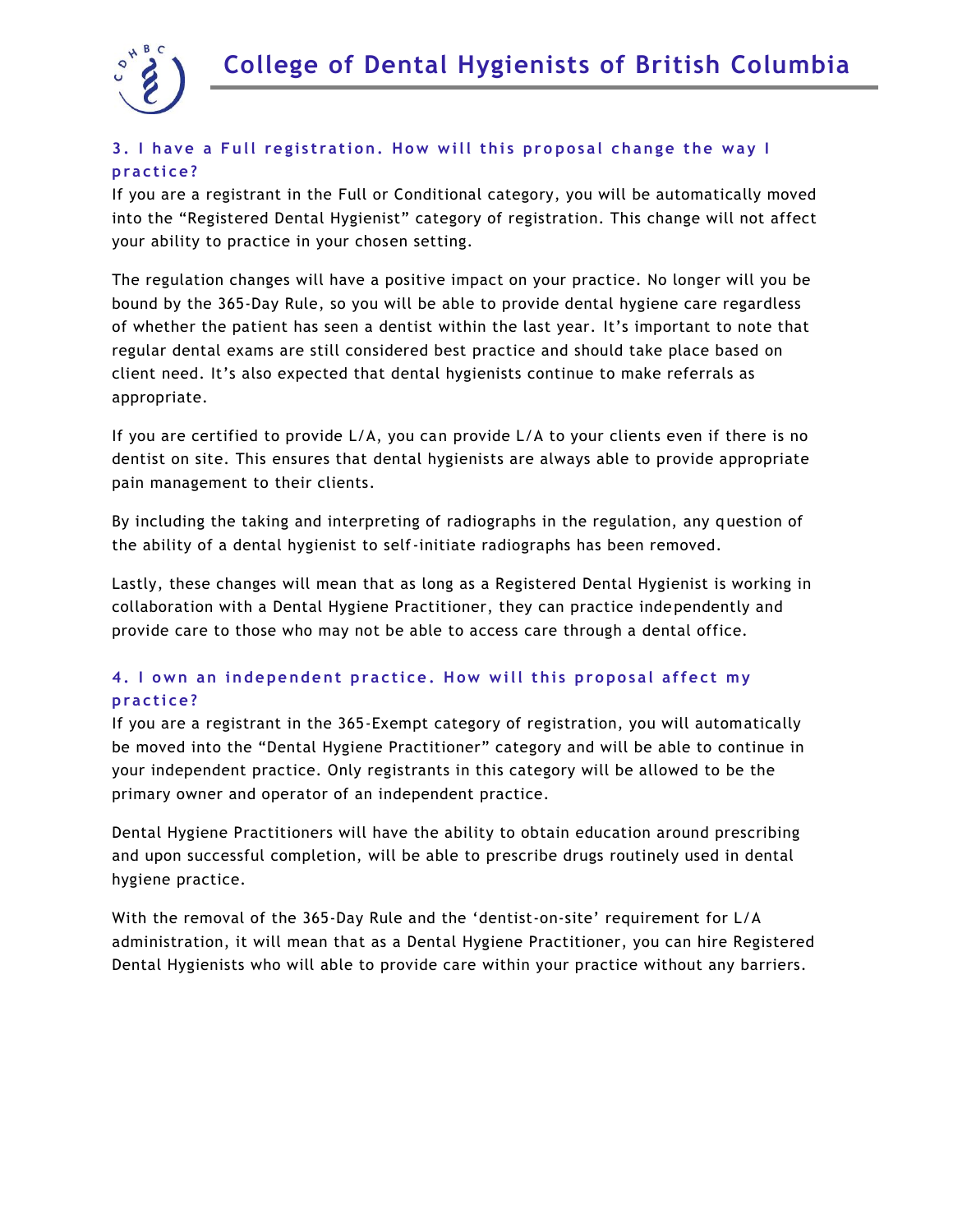

## **5 . I 'm a n i n de p en de n t p ra cti ce o w ne r b u t do no t h a ve m y 3 65 - E xe m p t**  registration, what will happen to my practice?

Our goal is not to change the practice settings of any dental hygienist. If these proposed changes are accepted, there will be a special "grandfathered" category of registration for individuals who are not 365-Exempt but who own an independent practice. Once in that category we will work with you to determine pathways to achieving your Dental Hygiene Practitioner registration. If you are in this situation, we encourage you to contact the CDHBC for options as soon as possible.

#### 6. How are you going to define an "independent practice"?

We are proposing that an "independent dental hygiene practice" be defined, for the purposes of the "Dental Hygiene Practitioner" registration, as one that offers ongoing dental hygiene services, advertises itself as an independent practice, directly bills clients for services, and is responsible for the maintenance of client records. The practice may or may not be incorporated. Dental hygienists who work on contract in a dental office will likely not be considered as an independent practice but it will be dependent on how the contract is arranged.

Further details on how an independent practice will be defined for the purposes of the "Dental Hygiene Practitioner" category, will be made available as we continue through the consultative process. If you have a unique practice setting where it may not be clear if it is an independent practice or not, we encourage you to contact the College to inform us of your situation.

#### **7.** I have a diploma and want to open a dental hygiene practice, can I?

If this proposal is approved, only Dental Hygiene Practitioners can own and operate a dental hygiene practice. If you are interested in becoming registered as a Dental Hygiene Practitioner, pathways to meet the criteria will be made available.

The Dental Hygiene Practitioner (DHP) will require education equivalent to a Dental Hygiene Degree. Registrants who are in the 365-Exempt category have already proven their degree equivalency and will be automatically moved into the Dental Hygiene Practitioner category. Any registrant may pursue the DHP registration category, but diploma graduates will have to complete their degree or meet other educational requirements to become a Dental Hygiene Practitioner.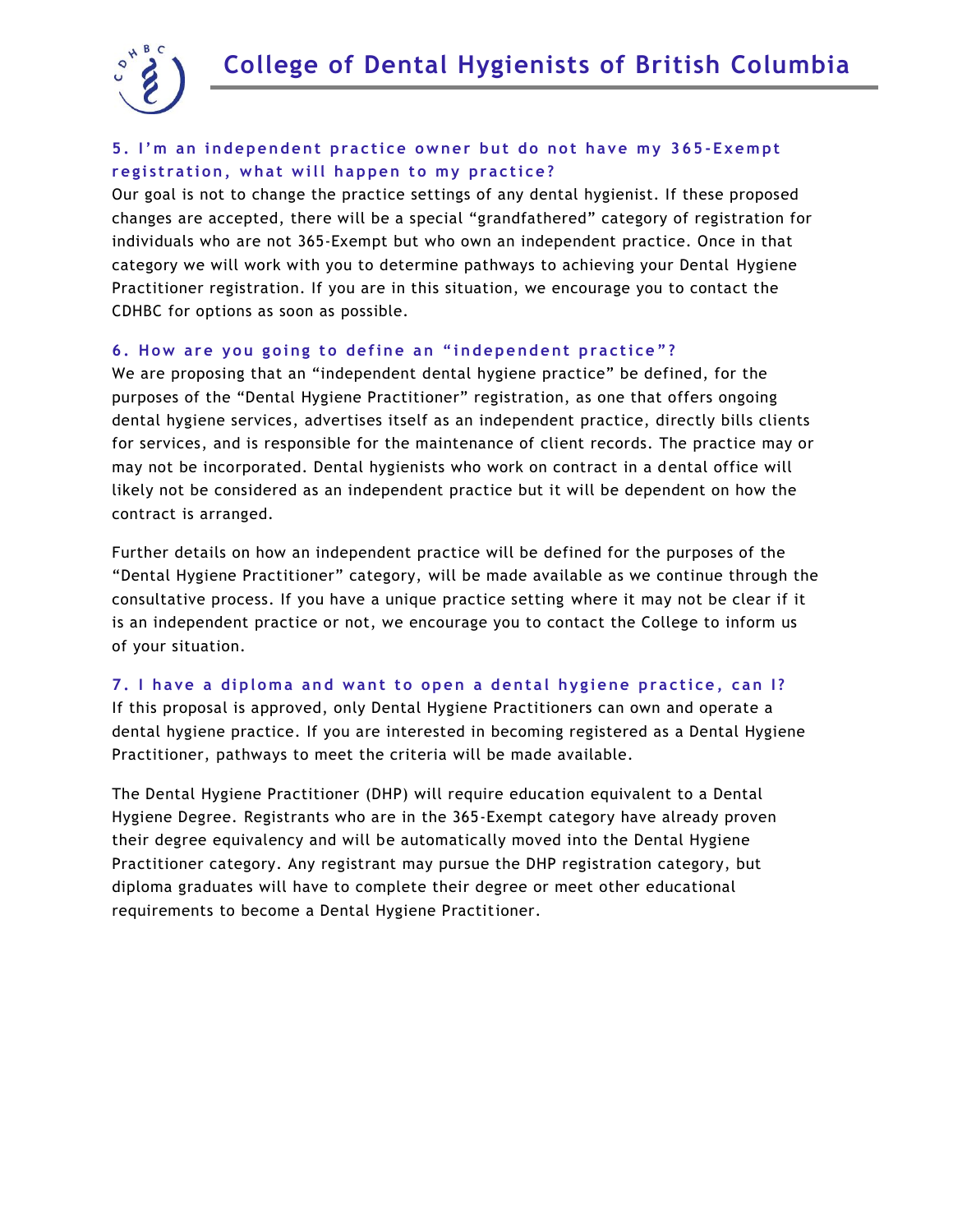

# **8.** I have a diploma; under this proposal will I need to eventually get a **d e g re e ?**

There will be no requirement for existing registrants to get a degree, or to change their practice setting. You can choose to be in the Registered Dental Hygienist category and practice collaboratively. However, if you want to obtain your degree or explore other pathways to obtain your Dental Hygiene Practitioner registration, there will opportunities for you to do that. **Both categories of registrants are highly valued and important.**

We believe that as the dental hygiene scope of practice becomes more complex, new graduates will need a dental hygiene degree in order to be adequately prepared for dental hygiene practice and to enter the profession. We will continue to work with our educational institutions and national stakeholders to move towards the goal of degree for entry to practice.

#### **9.** Under this proposal, how is the College planning to regulate L/A?

The College is proposing to move to a 'certification' model of regulating L/A. Under this proposal, registrants already in the Full and 365-Exempt registration categories will automatically be certified to administer L/A. They will have the ability to administer L/A without a dentist on site. Details are still being worked out regarding the requirements to maintain certification.

Registrants in the current Conditional category of registration will still need to take an approved L/A course in order to obtain their L/A certification; however, there will no longer be a two-year time period to do so.

Our BC dental hygiene programs will continue to include L/A in their programs and their graduates will receive L/A certification when they register with the College.

#### 10. I want to be able to prescribe, how can I do that?

Once you become a Dental Hygiene Practitioner, you will have to successfully complete a specific Prescribing Education Module that will be pre-approved by the CDHBC before you are able to prescribe. More information will be provided to registrants as this becomes available. Alberta dental hygienists currently have a similar model of certification for prescribing and complete a comprehensive education module before they prescribe.

## 11. What about other scope changes that are not included in this **p ro p o s a l?**

Government has advised the College that they are not interested in approving significant scope expansions at this time. The College has considered many scope expansions and has chosen to focus on the ones that we felt were the most achievable and would have the greatest impact on the public's ability to access quality dental hygiene care. Once we are able to implement these very important changes we can begin to consider other changes in future projects.